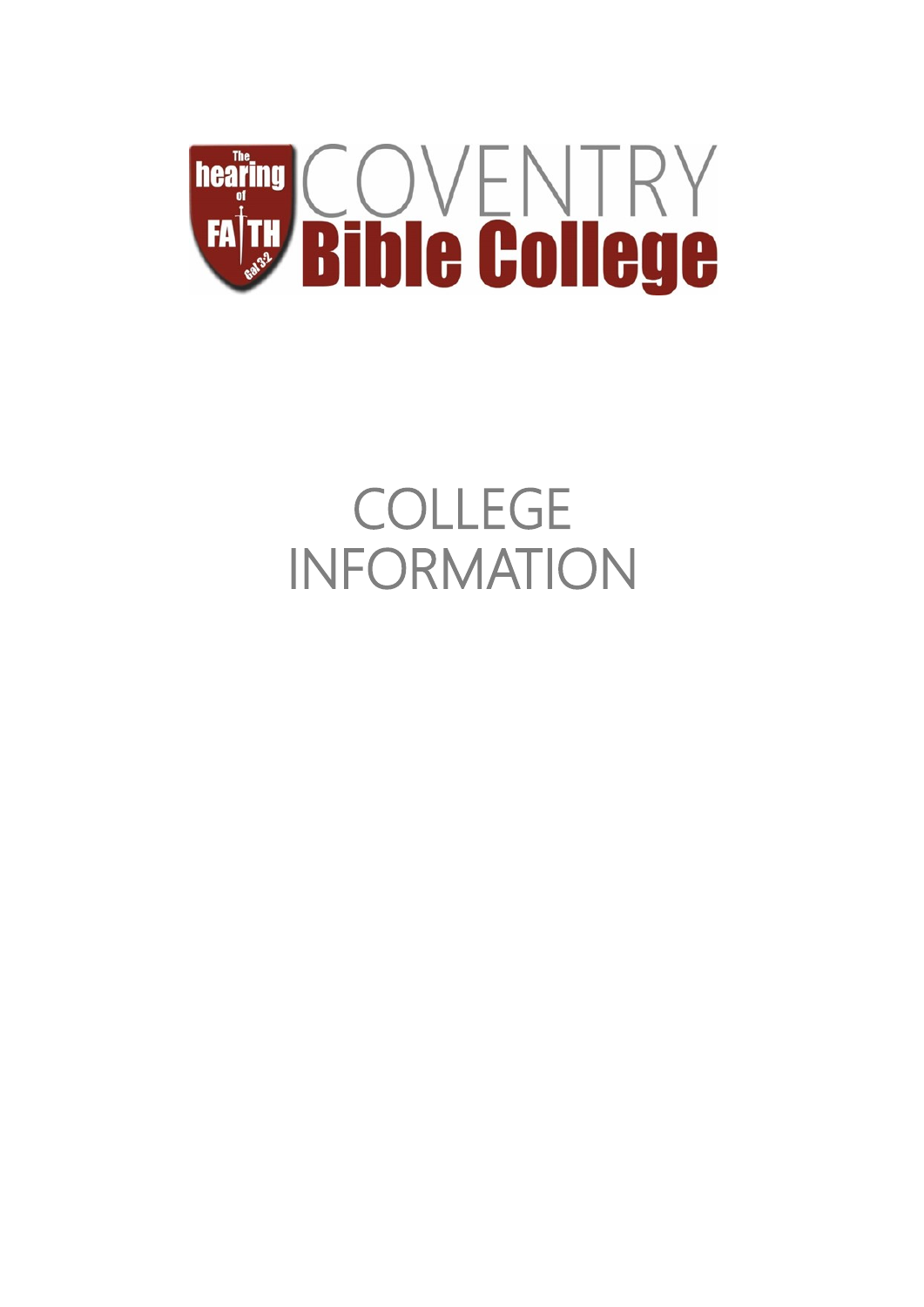

# **Location:**

Our Coventry campus is located in Stoke, Coventry, in the West Midlands, about 2 miles from the city centre and is easily accessible by public transport. Its newly renovated premises offer some of the best facilities dedicated to the development and spiritual growth of CBC students

# **Classes:**

Classes are run on a Friday from 6.00pm-9.00pm and a Saturday 9.00am-5.00pm one weekend in every three.

# **Tuition & Costs:**

# **Level 1 Diploma in Biblical Studies**

24 modules over 24 months - Modules include:

Faith, Healing, Church History, Gifts of the Spirit, Blood Covenant, Believer's Authority, Eschatology, Honour, Aspects of Grace, Ecclesiology, Evangelism, Giving & Receiving, Love of God, OT Survey, Prayer, Leadership Principles, Spiritual Formation, Redemptive Realities, Intro to Theology, World Religions, Marriage, Family & Ministry, Righteousness

# **Total Cost: ₤1,600 (single) ₤2,500 (couple)**

# **Level 2 Advanced Diploma in Ministry**

24 modules over 24 months - Modules include:

Healing (2), Gospel of John, Ministerial Ethics, Pastoral Care, Pulpit Speech, Life of Praise, Youth Ministry, Children's Church, Homiletics, Pioneering, Helps Ministries, Effective Ministry, People Skills

# **Total cost: ₤1,600 (single) ₤2,500 (couple)**

### **Diploma in Biblical Studies**

To help spread the cost of fees, we provide a payment plan, which is spread over 20 months.

Example:

- ₤20 Application Fee payable with your Application Form
- **£200 Registration Fee payable on Orientation Day**
- $£70 \times 20$  monthly payments starting one month into class =  $£1,400$

### **The monthly payments must be made by standing order**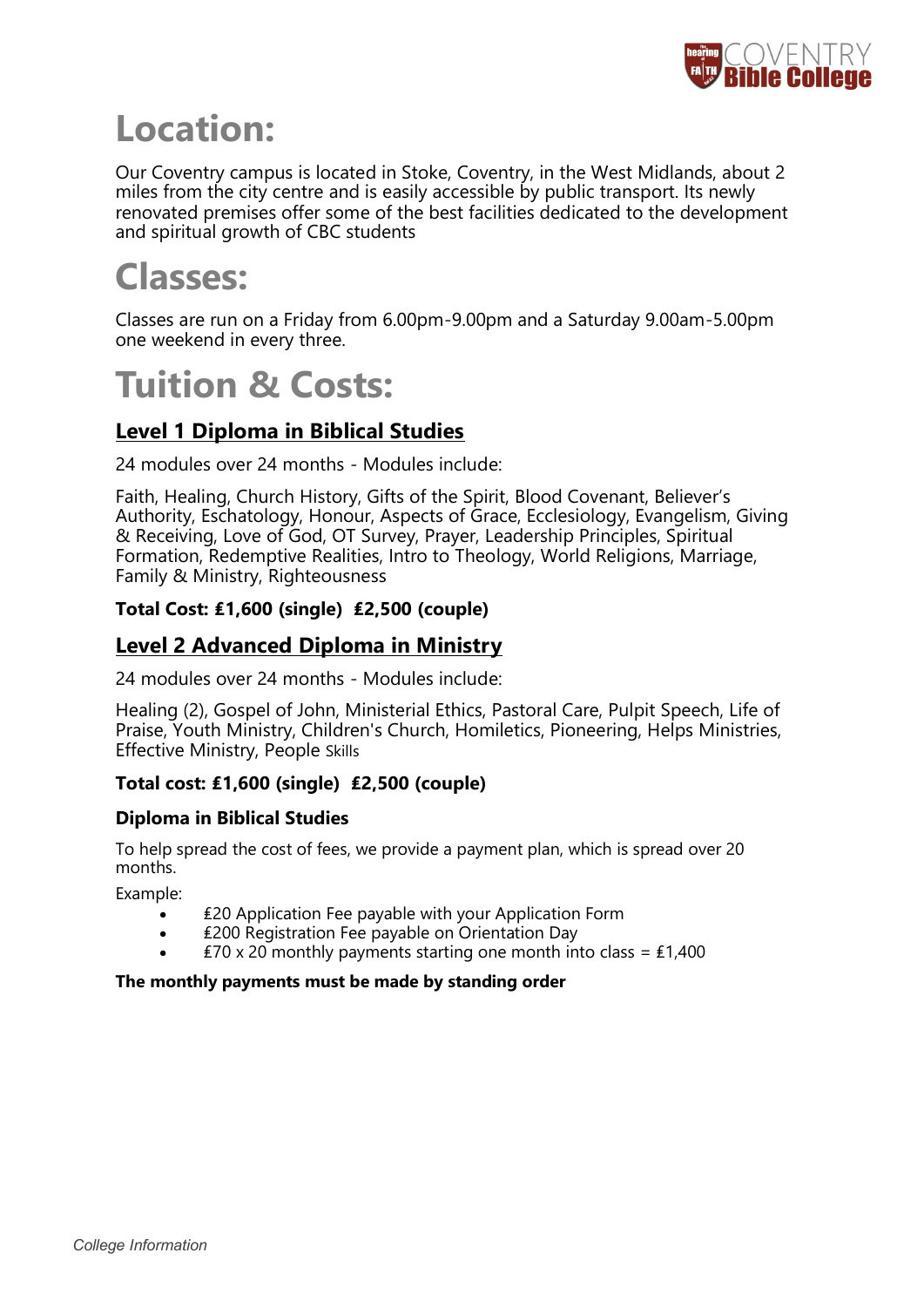

# **Fee Payment Plans and Discounts**

### **Married Couple Discount**

If a husband and wife attend CBC together, the cost will be ₤2,500 Each couple will only be issued with one set of books between them.

For the spouse of a student who studied previously, there may be additional books introduced to the course that will require the current student to purchase them. Example

- £20 Application Fee payable with your Application Form
- **£200 Registration Fee payable on Orientation Day**
- ₤115 x 20 monthly payments starting one month into class = ₤2,300

#### **The monthly payments must be made by standing order**

#### **Advanced Diploma in Ministry**

#### **Single**

£80 x 20 monthly payments beginning on first day of class = £1,600

#### **Married**

■  $£125 \times 20$  monthly payments beginning on first day of class =  $£2,500$ 

#### **The monthly payments must be made by standing order**

### **Full Payment Discount**

Anyone who pays the FULL tuition fees at the beginning of the course will receive a 5% discount.

### **Personal Living Expenses**

Tuition Costs do not include housing or living expenses. In some cases, accommodation facilities may be available.

### **Level Two Missions**

A missions trip may be arranged for the Level 2 students. (Funds will need to be raised by each student).

**APPLY NOW** to ensure your place in our next student intake in either February or September. To avoid delay in processing your application, please:

- 1. Ensure that you have completed the application in its entirety, following all directions, and have signed and dated it.
- 2. Give out referral forms ASAP. Then follow up to ensure your referees have completed and returned them.
- 3. Include your application fee and passport size photo.